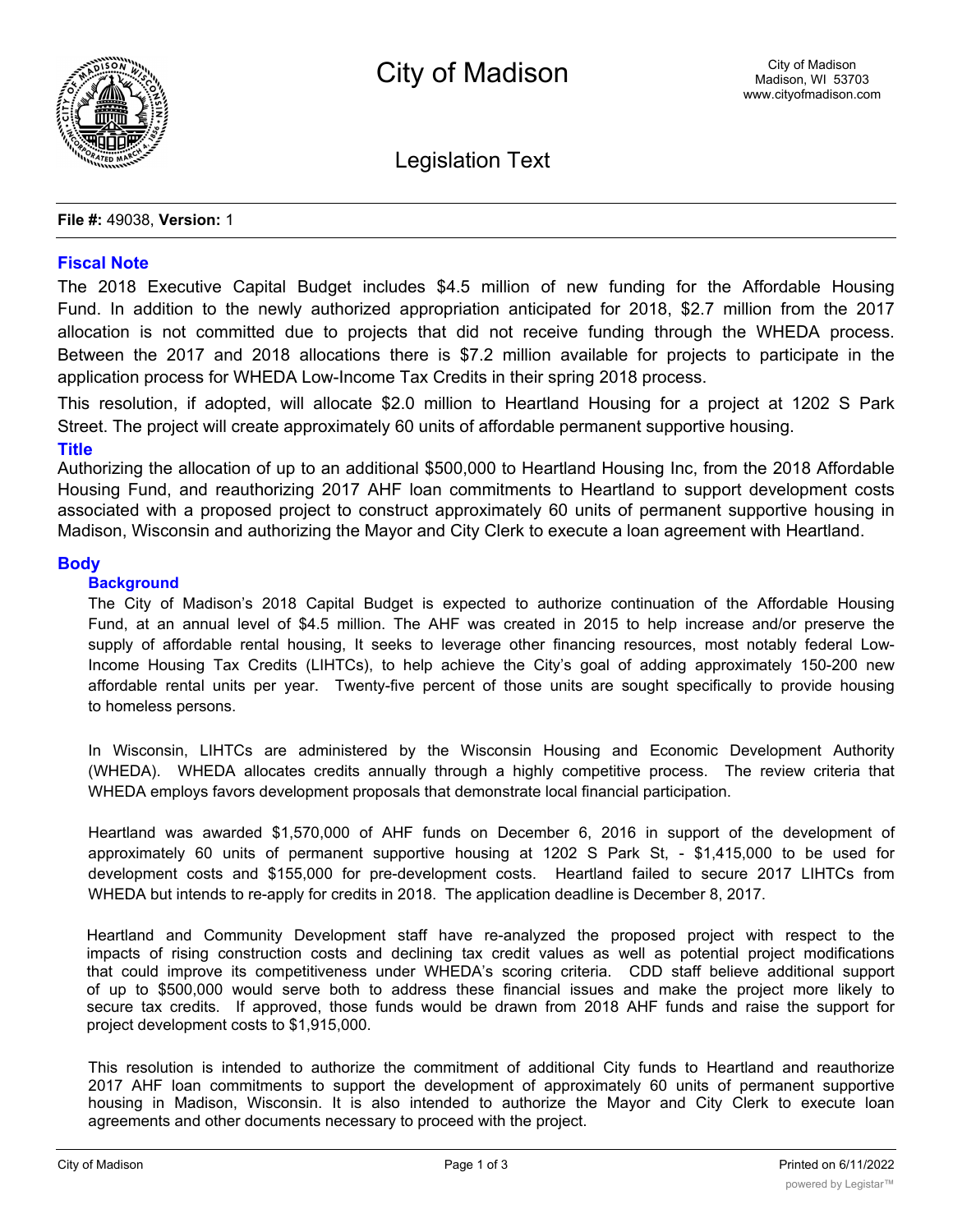## **Action**

WHEREAS, on June 7, 2016 (RES-16-00435, Legistar # 42709), the Common Council directed the CDA to draft and issue a request for qualifications (RFQ) for development services associated with the development, operation and financing of housing for homeless adults (Phase III of the City's permanent supportive housing initiative); and

WHEREAS, on July 19, 2016 (RES-16-00548, Legistar #43550), the Common Council approved the selection of a team comprised of Heartland Housing, Inc., (the "Developer") to develop and provide property management services for the housing project; and Heartland Health Outreach to provide support services to the residents of that housing; and

WHEREAS, on December 6, 2016 (RES-16-00897), the Common Council approved an award of \$1,570,000 to Heartland Housing, Inc. for the development of permanent supportive housing at 1202 S. Park Street (the "Property"), with \$1,415,000 contingent on the award of LIHTCs from WHEDA; and

WHEREAS, in May of 2017, Heartland notified the City that they were not awarded tax credits for 2017 and planned to pursue a December 2017 application for 2018 tax credits; and

WHEREAS, on September 5, 2017 (RES-17-00734), the Common Council approved the assignment of a Purchase and Sales Agreement to the City of Madison from Heartland to acquire the Property and authorized up to \$640,000 of 2017 AHF, previously awarded to Heartland, to be used by the City of Madison to acquire the Property, and reauthorized the remaining AHF loan commitment of \$775,000 in 2018; and

WHEREAS, the City will execute a new Purchase and Sale Agreement with Heartland and close on the Property with Heartland or Dane County, upon receipt by Heartland of 2018 tax credits, and re-apply the \$640,000 from that sale to project development costs; and

WHEREAS, upon re-analysis of the proposed project with Heartland officials, Community Development staff concluded that an additional allocation of up to \$500,000 of AHF funds toward project development costs could both help to close a financing gap brought about by rising project costs and declining tax credit values and also improve the proposal's competitiveness under WHEDA's scoring criteria. .

NOW, THEREFORE, BE IT RESOLVED, that the Mayor and the Common Council hereby authorize the award of up to \$500,000 of 2018 AHF funds to support Heartland in developing approximately 60 units of permanent supportive housing at 1202 S Park Street; and

BE IT FURTHER RESOLVED that the remaining \$775,000 loan commitment of 2017 AHF funds to Heartland for development costs pursuant to RES-16-00897 is reauthorized in 2018 and \$640,000 recaptured from the sale of the Property in 2018 will also be available for development costs to Heartland as previously awarded; and

BE IT FURTHER RESOLVED that up to \$1,915,000 in total shall be provided to Heartland for development activities in 2018 from AHF, under the following terms:

#### **Form of Loan**

· The assistance be a 0% interest, long-term deferred loan payable upon sale or change in use of the property; and

 $\mathcal{L}$  the developer shall apply the proceeds of the expense of the expense of acquiring, constructing, constructing, construction, construction, construction, construction, construction, construction, construction, con